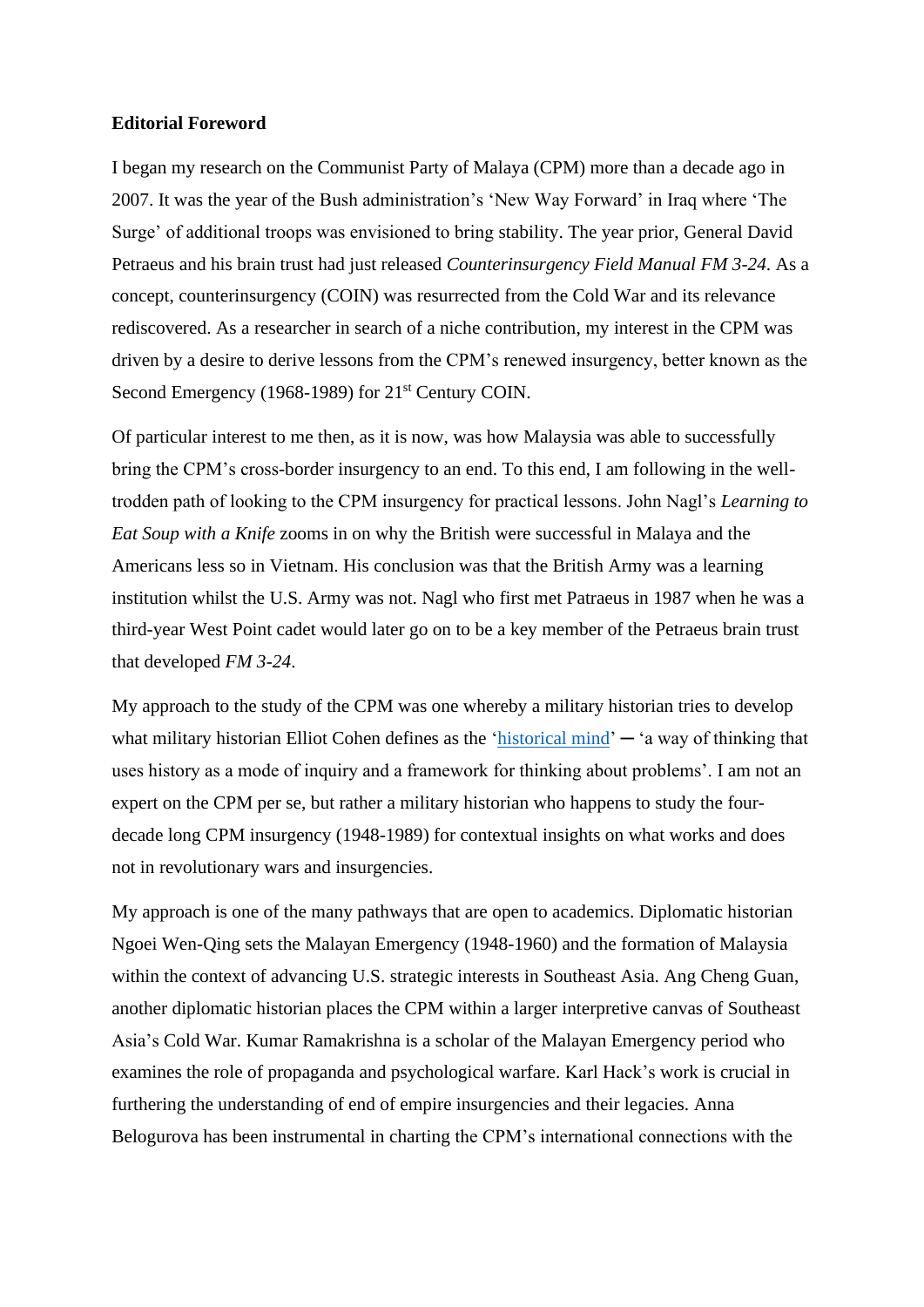Comintern and other Southeast Asian communist movements. In recent years, Kwa Chong Guan and C.C Chin have been assiduously piecing together the Oral history of the CPM.

I am aware of my cognitive bias and blind spots in the study of the CPM. In introducing the material in this bibliography, I will not attempt to persuade the reader with a prescribed list of the most accurate sources on the CPM. Instead of choosing and editing what I deem to be the most important sources, this bibliography of more than 2100 listings is an attempt to collate as much as possible, all available sources related to the CPM in English, Chinese and Malay. Such an approach is intended to mitigate the selection bias of an editor working on a more selective basis.

An intent of this bibliography project is to convey the immense extent of the material and the diversity of perspectives on the CPM available to the interested researcher. Some of the sources focus primarily on the CPM whilst others are CPM related. The primary source material listed range from those in national archives in Australia, Malaysia, United Kingdom and the United States to smaller library collections spanning the Asia-Pacific region. The geographical extent of the archival material is matched by the range of originating sources that span from official government papers to party documents of the CPM and other fraternal communist parties.

Some of the official government sources have been released by the originating agencies and published as commissioned works. One example is A.J. Stockwell's selection on Malaya as part of the *British Documents on End of Empire* series. The contribution of Asian scholars in this domain is also reflected in the bibliography. Increasingly, Asian scholars have been able to provide a fuller picture with access to records from originating agencies in their home countries. In Singapore, examples can be found in the reproduction and publication of all 84 issues of *Freedom News* and the translated and transcribed transcripts of the *Voice of Malayan Revolution* (VMR).

Beyond academic perspectives found in books and journals, the literature on the CPM is enriched by books and memoirs written by CPM members, political office holders, journalists and officers from the British Army, Malaysian Armed Forces, Malaysian Special Branch and Royal Thai Army. These accounts provide a contemporaneous perspective that serve as a testimony of the actual actors and witnesses to the CPM's revolutionary war. Whilst academics take the dispassionate approach of a distant observer in search of a worthwhile